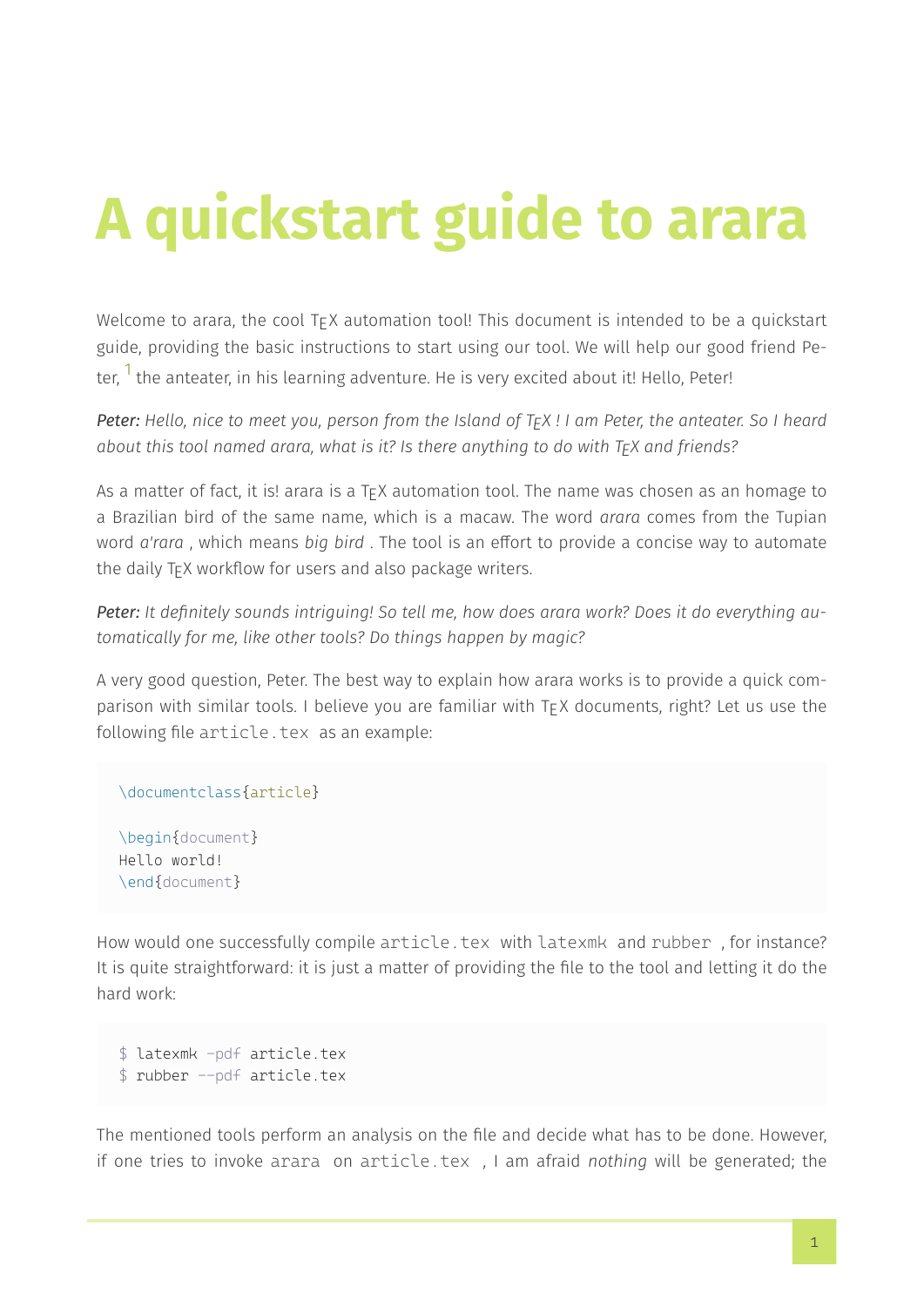truth is, arara does not know what to do with your file, and the tool will even raise an error message complaining about this issue:

```
$ arara article.tex
 __ _ _ __ __ _ _ __ __ _
/ \geq \geq \geq \geq \geq \geq \geq \geq \geq \geq \geq \geq \geq \geq \geq \geq \geq \geq \geq \geq \geq \geq \geq \geq \geq \geq \geq \geq \geq \geq \geq \geq \geq \geq \geq \geq | (_| | | | (_| | | | (_| |
\setminus __, _| _| \setminus __, _| _| \setminus __, _|
Processing "article.tex" (size: 70 B, last modified: 12/28/2020
07:03:16), please wait.
ERROR
It looks like no directives were found in the provided file. Make
sure to include at least one directive and try again.
Total: 0.04 seconds
```
Peter, this is the major difference of arara when compared to other tools: it is not an automatic process and the tool does not employ any guesswork on its own . You are in control of your documents; arara will not do anything unless you teach it how to do a task and explicitly tell it to execute the task . So, it is not magic.

Peter: I see. On the other hand, this approach gives me, as user, full control of my document compilation. Being aware of the compilation steps makes me understand the  $T_FX$  tooling better. Quite clever! Now, do tell me: how does one tell arara to do a task?

First of all, Peter, arara has to know how to do a task. This is done by defining rules. A rule is a formal description of how the tool should handle a certain task. For example, if we want to use pdflatex with arara, we need a rule for that. Once a rule is defined, the tool automatically provides an access layer to the user. Note that arara is distributed with dozens of predefined rules, so you already have several options out of the box to set up your workflow.

## Anteater facts:

Giant anteaters can be found throughout South and Central America, though their numbers have diminished considerably from the latter. To thrive, they need to be able to move throughout large areas with patches of forest. They can often be found in tropical and dry forests, savannas, and open grasslands, where the ants upon which they feed are abundant. READ MORE  $\rightarrow$ 

Now, back to your question. Once we know how to execute a task, we need to explicitly tell arara when to do it. That is actually the easy part, provided that you have everything up and running. We accomplish the task by adding a special comment line, hereafter known as a directive , somewhere in our document to indicate how the tool should work, e.g: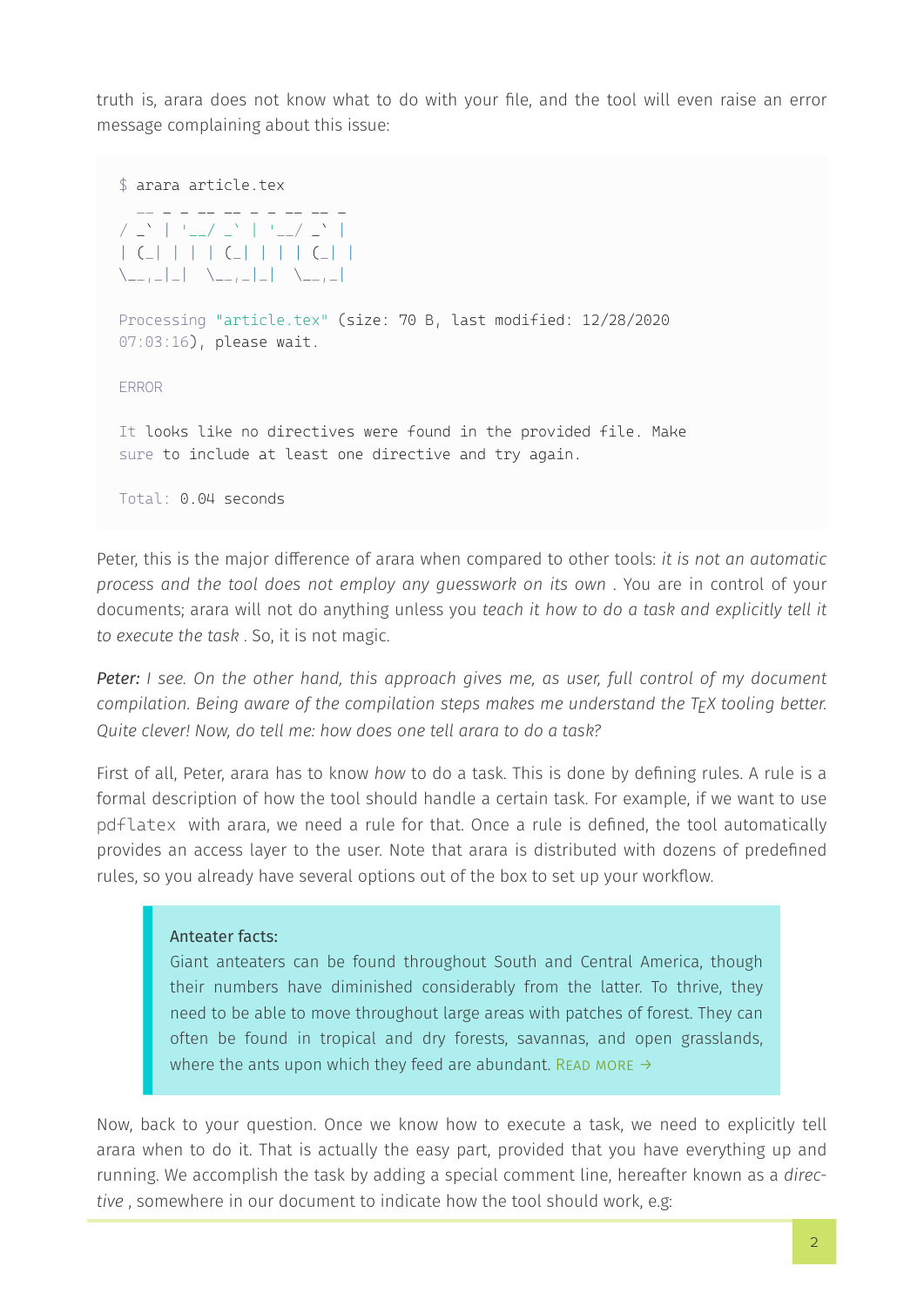% arara: pdflatex

Peter: Makes sense. So, a directive is a special comment line which is not the command to be executed, but the name of the rule associated with that directive. Is that correct?

Perfect, Peter! That is basically how arara works: we teach the tool to do a task by providing a rule, and tell it to execute it via directives in the source code. Let us see how our article.tex file should be:

```
% arara: pdflatex
\documentclass{article}
\begin{document}
Hello world!
\end{document}
```
Note, Peter, that the tool expects you to provide a list of tasks, and this is done by inserting special comments, i.e, directives, in the source file. Since we just added one directive in our document, let us see how arara behaves with this updated code:

```
$ arara article.tex
 __ _ _ __ __ _ _ __ __ _
/ \frac{1}{2} | '_/ \frac{1}{2} | '_/ \frac{1}{2} |
| (_| | | | (_| | | | (_| |
\setminus \setminus \setminus \setminus \setminus \setminus \setminus \setminus \setminus \setminus \setminus \setminus \setminus \setminus \setminus \setminus \setminus \setminus \setminus \setminus \setminus \setminus \setminus \setminus \setminus \setminus \setminus \setminus \setminus \setminus \setminus \setminus \setminus \setminus \setminus \setminus \setminusProcessing "article.tex" (size: 88 B, last modified: 12/28/2020
07:05:05), please wait.
(PDFLaTeX) PDFLaTeX engine .............................. SUCCESS
Total: 0.56 seconds
```
Peter: Goodness me, it worked like a charm! The moment we specified a directive, arara knew exactly what I wanted to do with that particular file! Awesome!

Exactly! You see, Peter, there is no guesswork from arara. The tool will do exactly what you tell it to do, no more, no less. There is a lot of freedom to this design, which gives you an interesting way to enhance your TFX experience.

# Anteater facts:

Anteaters are not aggressive, but they can be fierce. A cornered anteater will rear up on its hind legs, using its tail for balance, and lash out with dangerous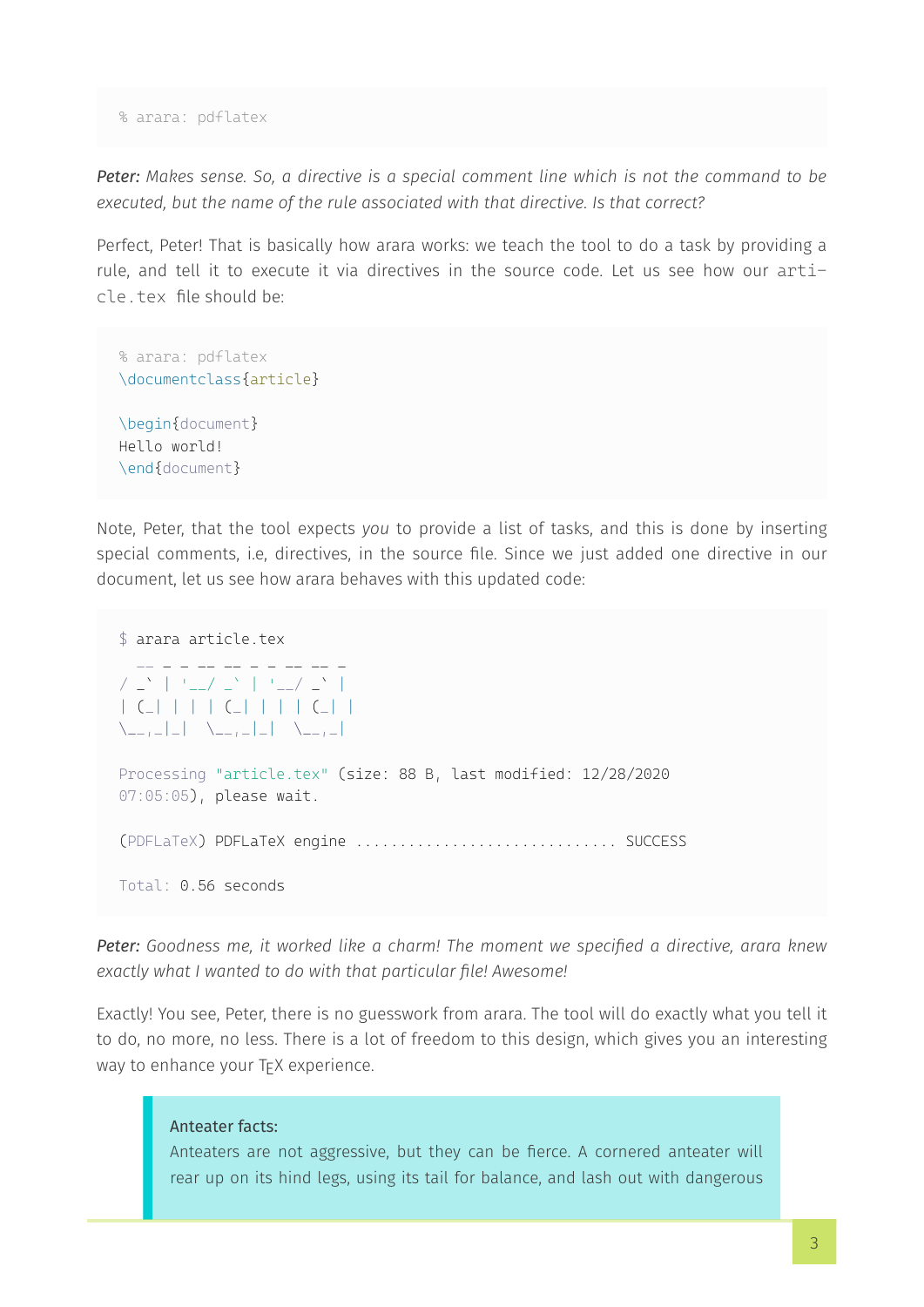claws. The giant anteater's claws are some four inches long, and the animal can fight off even a puma or jaguar. READ MORE  $\rightarrow$ 

Peter: I have been wondering: there are scenarios in which we need to provide additional information to the underlying commands – for instance, we need to enable shell escape when using the *minted* package. How can we achieve this?

For such scenarios, arara provides a second type of directive, a parametrized one, which allows passing arguments to the corresponding rule. From your example, to enable shell escape, one simply needs to write the following directive:

```
% arara: pdflatex: { shell: yes }
```
Of course, shell is not taken randomly, but defined in the rule scope, otherwise arara would raise an error about an invalid key. The reference manual has a list of all available keys for each predefined rule. It is worth a read.

 A useful tip Do you know that a directive can be split into multiple lines? Simply use the arara:  $\rightarrow$  mark to each line which should compose the directive. Although it is possible to spread lines of a multiline directive all over the code, it is consid‐ ered good practice to keep them together for easier reading and editing.

Peter: Great, these directives are really convenient! I am now curious on how to explore arara: shall we move to a more complex document? Consider the following addition to my document:

```
\documentclass{article}
```

```
\begin{document}
\section{Termite recipes}
\label{sec:termiterecipes}
Hello, this is Section~\ref{sec:termiterecipes}.
\end{document}
```
As we can see, this document has to be compiled twice, or the reference to the first section will not be resolved accordingly. How can I tackle this scenario with arara?

The solution is quite straightforward, Peter: how about adding two directives into your document? You can keep them together for convenience (usually at the top), but they can happen anywhere in your file. Let us update the code: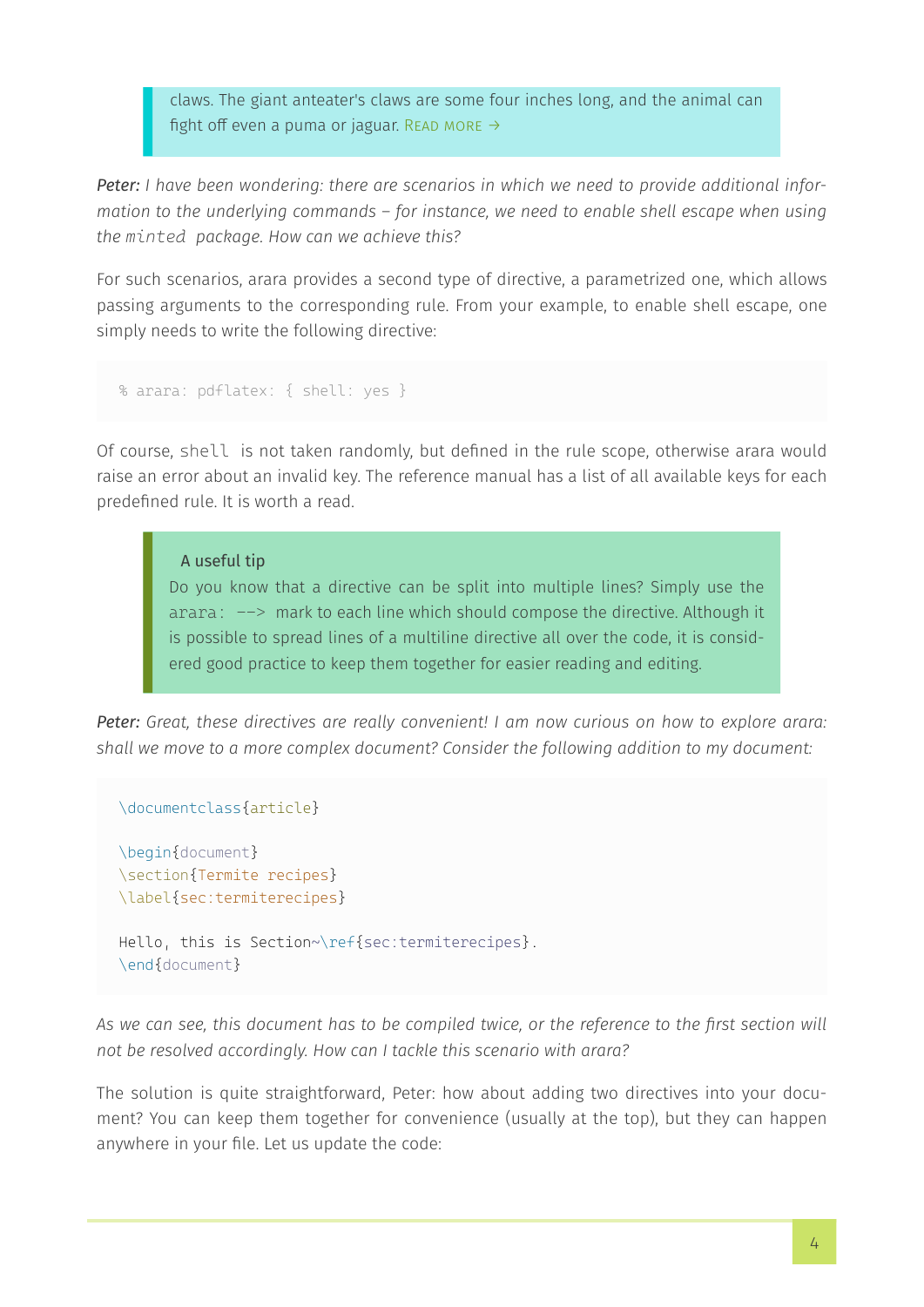```
% arara: pdflatex
% arara: pdflatex
\documentclass{article}
\begin{document}
\section{Termite recipes}
\label{sec:termiterecipes}
Hello, this is Section~\ref{sec:termiterecipes}.
\end{document}
```
The execution workflow is now as expected: our document was correctly compiled twice, as it should be, so references are resolved accordingly!

```
$ arara article.tex
 __ _ _ __ __ _ _ __ __ _
/ _` | '__/ _` | '__/ _` |
| (_| | | | (_| | | | (_| |
\setminus __, _| _| \setminus __, _| _| \setminus __, _|
Processing 'article.tex' (size: 196 B, last modified: 01/07/2021
08:18:00), please wait.
(PDFLaTeX) PDFLaTeX engine .............................. SUCCESS
(PDFLaTeX) PDFLaTeX engine .............................. SUCCESS
Total: 1.60 seconds
```
Peter: Cool! But I have been wondering: once the references are resolved, subsequents runs will add an extra, unnecessary compilation. It would not do any harm, surely, but is there a way to avoid it?

There is a way, Peter! We can use logical expressions and special operators and methods pro‐ cessed at runtime in order to determine whether and how a directive should be processed. This feature is named directive conditional, or simply conditional for short. Let us update the document to include this feature:

```
% arara: pdflatex
% arara: pdflatex if found('log', 'undefined references')
\documentclass{article}
\begin{document}
\section{Termite recipes}
\label{sec:termiterecipes}
```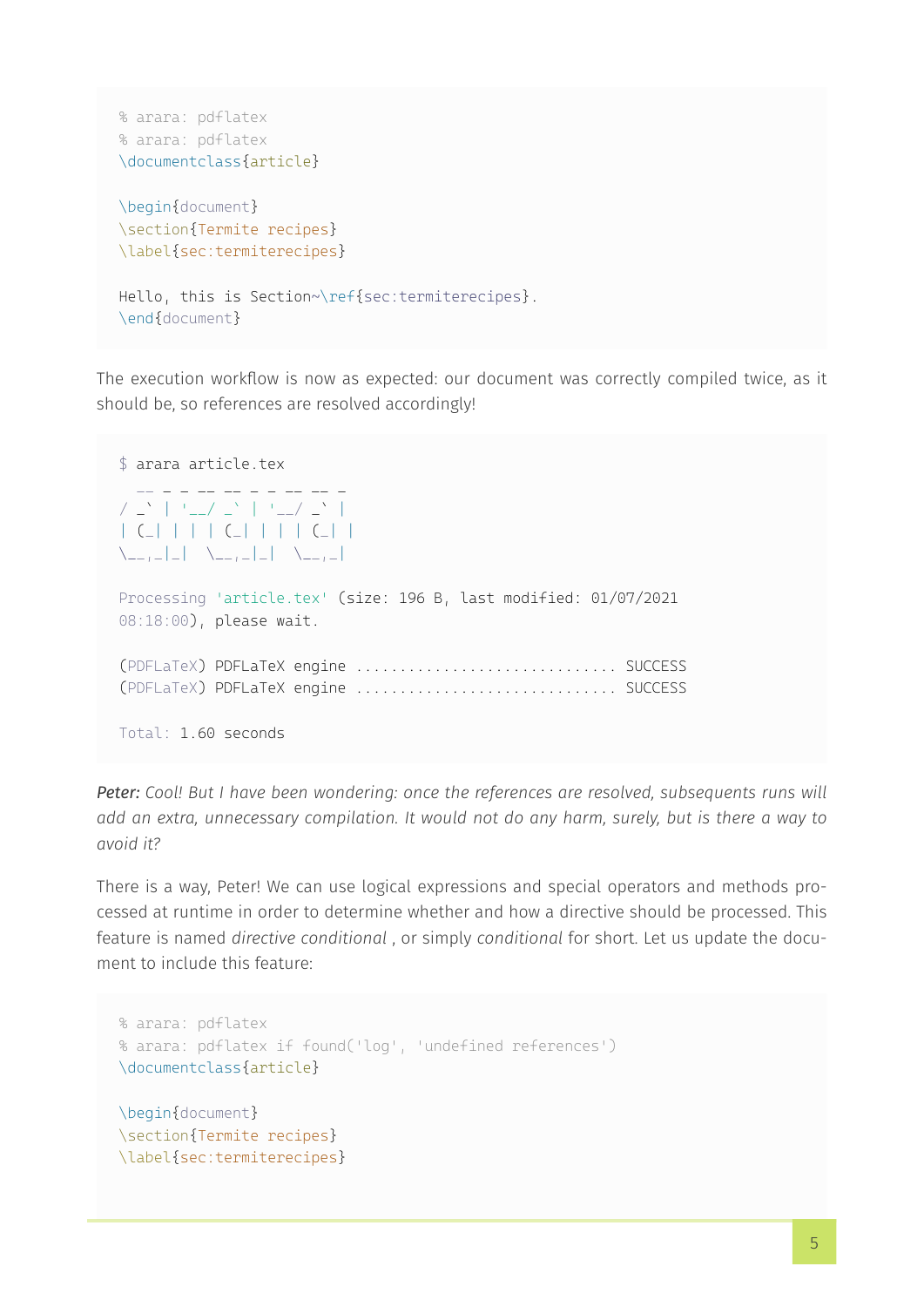```
Hello, this is Section~\ref{sec:termiterecipes}.
\end{document}
```
Observe, Peter, that the first directive has no conditional, so it will always be processed. The second one, however, has an associated logical test: check if the log file contains a warning about undefined references and, if so, process the directive itself. When references are resolved accordingly, the tool will not process the second directive at all, as we can see in the following run:

\$ arara article.tex  $\mathcal{L} = \{ \mathcal{L} \}$  $\left| \begin{array}{cc} \begin{array}{c} \searrow \\ \end{array} \end{array} \right|$   $\left| \begin{array}{c} \searrow \\ \end{array} \right|$   $\left| \begin{array}{c} \searrow \\ \end{array} \right|$   $\left| \begin{array}{c} \searrow \\ \end{array} \right|$ | (\_| | | | (\_| | | | (\_| |  $\setminus$   $\setminus$   $\setminus$   $\setminus$   $\setminus$   $\setminus$   $\setminus$   $\setminus$   $\setminus$   $\setminus$   $\setminus$   $\setminus$   $\setminus$   $\setminus$   $\setminus$   $\setminus$   $\setminus$   $\setminus$   $\setminus$   $\setminus$   $\setminus$   $\setminus$   $\setminus$   $\setminus$   $\setminus$   $\setminus$   $\setminus$   $\setminus$   $\setminus$   $\setminus$   $\setminus$   $\setminus$   $\setminus$   $\setminus$   $\setminus$   $\setminus$   $\setminus$ Processing 'article.tex' (size: 236 B, last modified: 01/07/2021 08:42:02), please wait. (PDFLaTeX) PDFLaTeX engine .............................. SUCCESS Total: 0.97 seconds

In this particular case, the test is evaluated beforehand, and the directive is processed if, and only if, the result of such evaluation is true. This directive, when the conditional holds true, is executed at most once.

#### A useful tip

When using certain conditional operators, there are no conceptual guarantees for proper halting of unbounded loops. However, do not worry! The team has provided a technical solution for potentially infinite iterations: arara has a pre‐ defined maximum number of loops. The default value is set to 10, but it can be overridden.

Peter: These conditionals can help me dictate how my workflow should behave in certain scenarios! I gather there are several possible ways of tackling them, right?

Correct, Peter. In the previous example, we used the if operator, but we could have used while or until as well. The logical expression could also be rewritten. We could even have combined these two directives into one! So you see, there is always room for improvement.

## Anteater facts:

The giant anteater uses its sharp claws to tear an opening into an anthill and put its long snout, sticky saliva, and efficient tongue to work. But it has to eat quickly, flicking its tongue up to 150 times per minute. Ants fight back with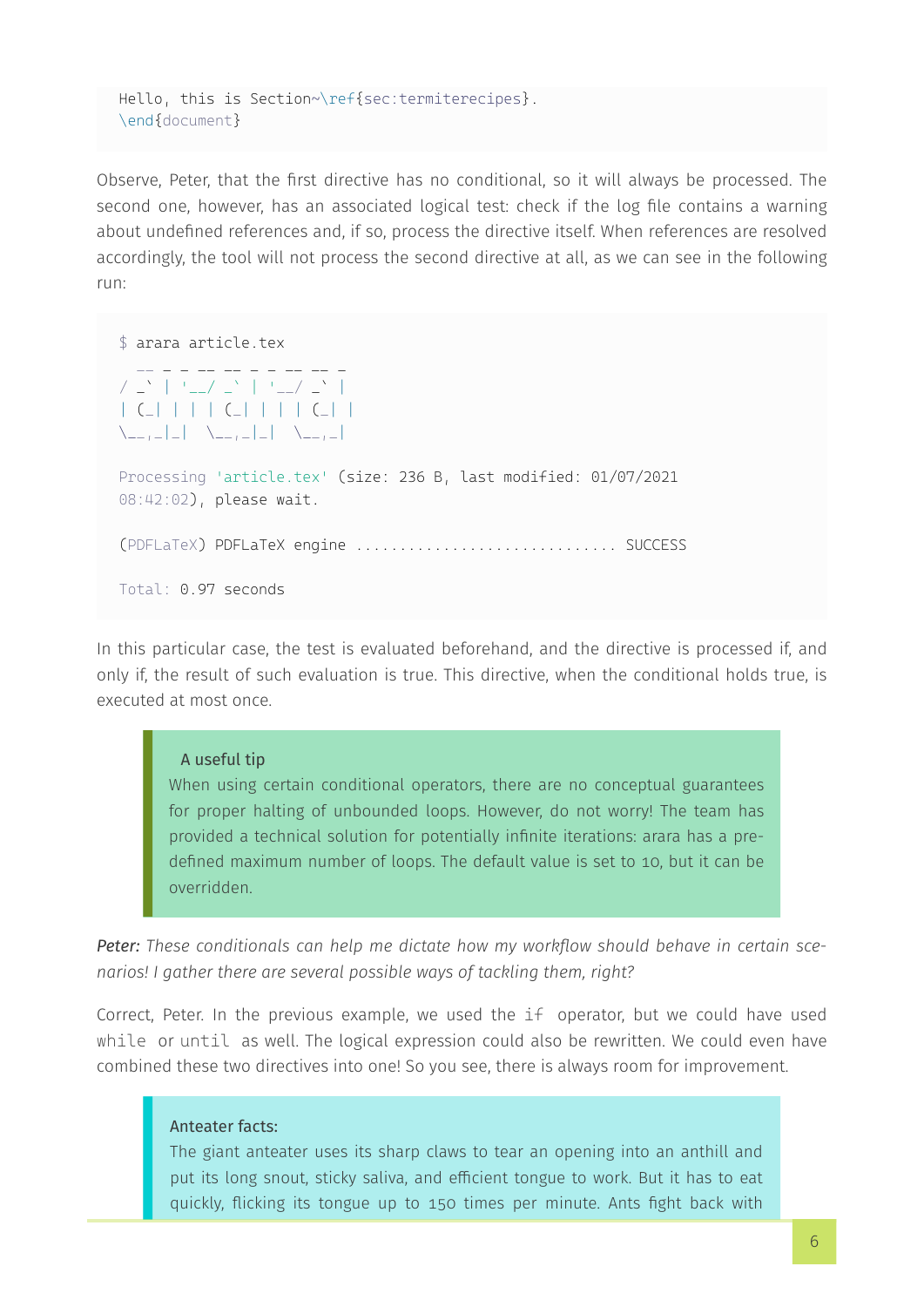painful stings, so an anteater may spend only a minute feasting on each mound. [Read more →](https://www.nationalgeographic.com/animals/mammals/g/giant-anteater/)

If this subject caught your attention, take a look at the reference manual for more details on di‐ rective conditionals and available methods. There are multiple code excerpts to help you un‐ derstand better the inner workings.

Peter: I will certainly check them out! Now, I am curious to see other directives in action together, so let us try a different yet common scenario: bibliographies and citations. Consider the fol‐ lowing bibliography file, containing a reference  $\frac{2}{3}$  to my doctoral thesis:

```
@phdthesis{peter:2020,
  author = {Peter Anteater},
 title = {On flexibility: \langle\ \ \}, latex and rubber},
 school = {Polytechnic University of P\{\{\hat{a}\}\}\ntano Fundo},
 year = 2020,address = {Paula1},
 month = \{jan\}}
```
I want to cite my thesis in the article you and I are writing for this quickstart quide. From the T<sub>F</sub>X side, it is quite straightforward! How about arara? Here is my code:

```
\documentclass{article}
\begin{document}
\section{Termite recipes}
\label{sec:termiterecipes}
A citation from my thesis~\cite{peter:2020}.
\bibliographystyle{alpha}
\bibliography{bibliography}
\end{document}
```
Peter, remember that arara does not employ any guesswork, so do not expect it to magically compile your document and get all the citations correctly. We need to explicitly tell it what to do, as if we were explaining the compilation steps to a friend. arara is focused on reproducibili‐ ty.

#### Anteater facts:

Anteaters are edentate animals — they have no teeth. But their long tongues are more than sufficient to lap up the 35,000 ants and termites they swallow whole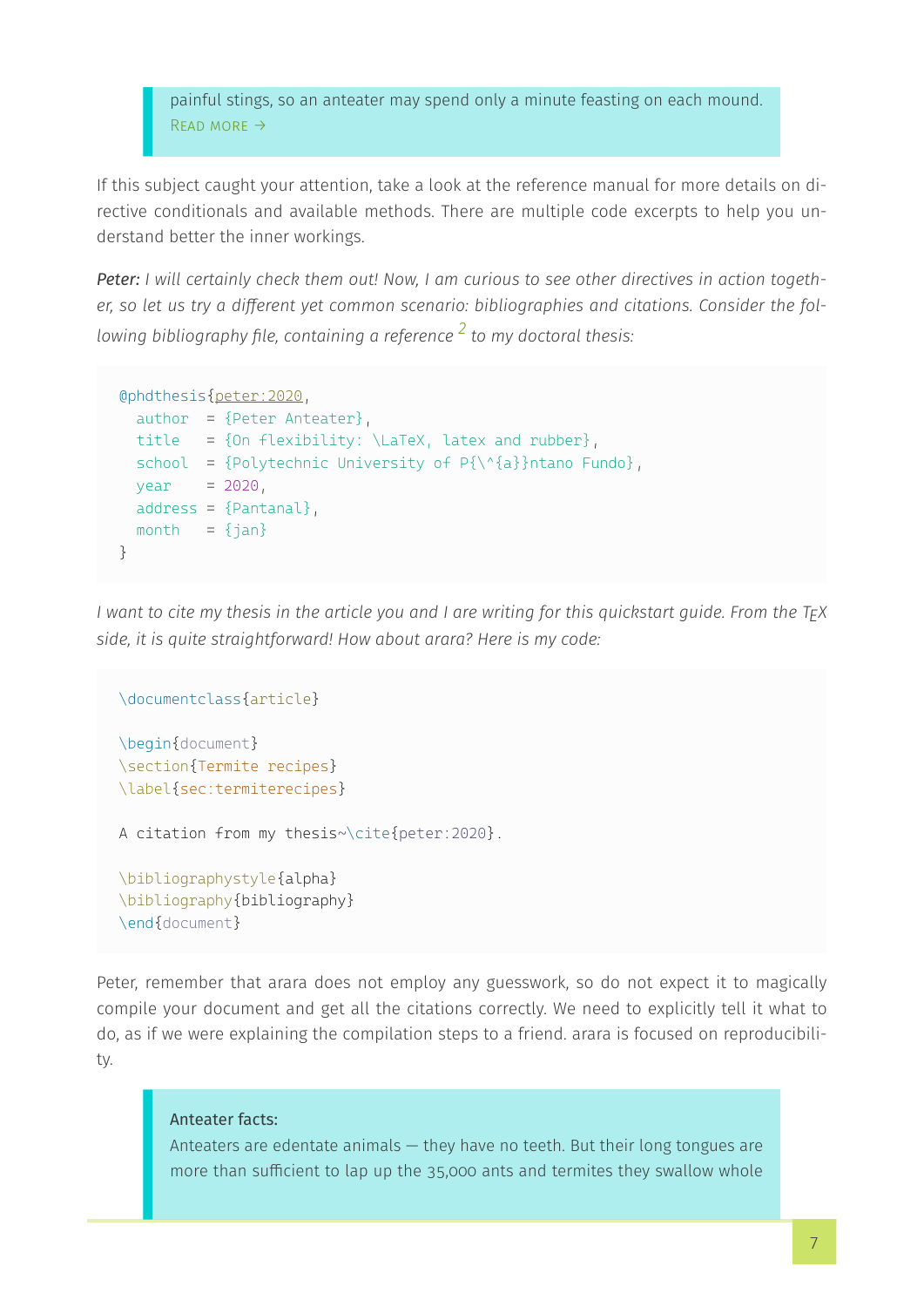each day. As the largest of all four anteater species, the giant anteater can reach eight feet long from the tip of its snout to the end of its tail. READ MORE  $\rightarrow$ 

We, as users, can learn a great deal about  $T<sub>E</sub>$  x and friends by organising our workflow into directives. Let us review what should be done in order to correctly compile your document:

1. For starters, we need to run the T<sub>E</sub>X engine in order to write (amongst other things) the relevant bibliography information to the auxiliary file. We can achieve this by inserting the following directive:

% arara: pdflatex

2. Once the auxiliary file holds the relevant bibliography information, we need to run the Bib T<sub>F</sub>X tool as a means to map entries from the bibliography database to the existing citations into an intermediate bibliography file. We can achieve this by inserting the follow‐ ing directive:

% arara: bibtex

3. Once the intermediate bibliography file is generated, we can now have a proper bibliography section in our document, so we need to run the T<sub>F</sub>X engine again. We can achieve this by inserting the following directive:

% arara: pdflatex

4. However, the citations are still not yet referenced in the document, so a final run of the T $_{\rm E}$ X engine is required in order to correctly adjust these references. We can achieve this by inserting the following directive:

% arara: pdflatex

And we are done! These are the compilation steps required to correctly generate your article from the given source and bibliography files. Note that the entire workflow involves two differ‐ ent tools working together: the  $TrX$  engine and the Bib  $TrX$  tool.

Peter: Wait a minute, no less than four compilation steps? I would never quessed it! This is great: arara is also helping me understand better how the  $T_F X$  workflow works!

Quite true, Peter! arara tries its best to help users think out of the box! Now that we know the exact compilation steps to be taken, we just need to arrange them in the correct order in our document: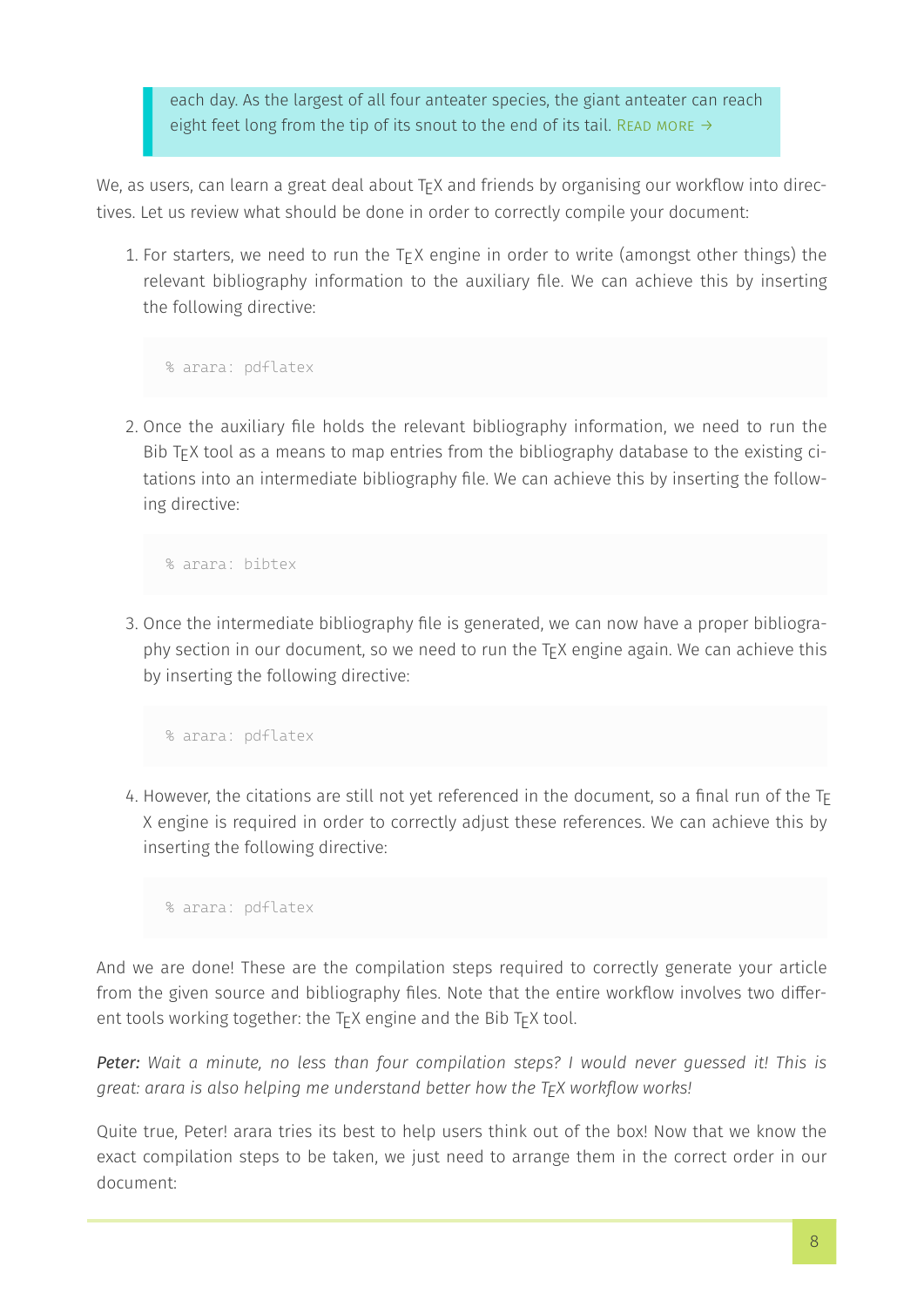```
% arara: pdflatex
% arara: bibtex
% arara: pdflatex
% arara: pdflatex
\documentclass{article}
\begin{document}
\section{Termite recipes}
\label{sec:termiterecipes}
A citation from my thesis~\cite{peter:2020}.
\bibliographystyle{alpha}
\bibliography{bibliography}
\end{document}
```
Now, let us take arara into action! By running the tool on our article, we can see all compilation steps being performed in the exact order we specified in the source code, as expected:

```
$ arara article.tex
     \bot \bot \bot \bot \bot \bot \bot \bot/ \frac{N}{N} | '_/ \frac{N}{N} | '_/ \frac{N}{N} |
| (_| | | | (_| | | | (_| |
\setminus __, _| _| \setminus __, _| _| \setminus __, _|
Processing 'article.tex' (size: 281 B, last modified: 01/08/2021
06:17:20), please wait.
(PDFLaTeX) PDFLaTeX engine .............................. SUCCESS
(BibTeX) The BibTeX reference management software ....... SUCCESS
(PDFLaTeX) PDFLaTeX engine .............................. SUCCESS
(PDFLaTeX) PDFLaTeX engine .............................. SUCCESS
Total: 2.49 seconds
```
Peter: Great! I see arara is quite expressive! I am very curious: what about other possibilities, will I learn them by looking at the reference manual? Surely there are way more features to discover.

Of course, Peter! The reference manual contains everything there is to know about arara, so it is a great resource for learning! In this quickstart guide, we simply covered the basics, as an intro‐ ductory material. The tool has several features, including support for working directory, pro‐ cessing of multiple files, argument passing through command line flags, configuration files, de‐ fault preambles, file hashing, safe mode, and much more. There is a world of possibilities!

Peter: Thank you very much, person from the Island of  $TrX$ ! I am sure I will have a lot of fun with arara! Should I need any assistance, how can I contact the team?